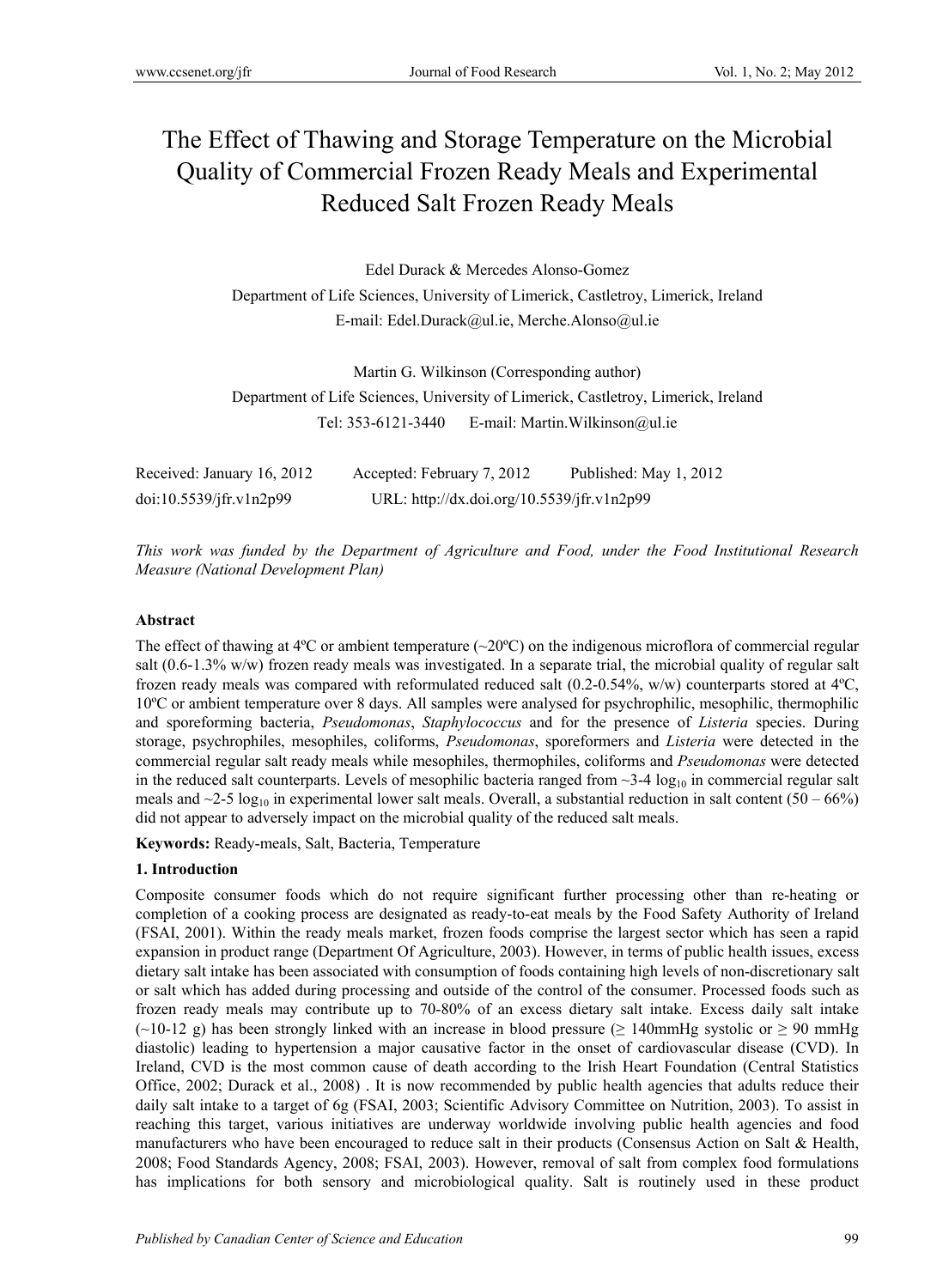formulations and acts as both a flavouring agent and a preservative. Salt acts as a preservative by lowering of water activity (a<sub>w</sub>) below the minimum values required for bacterial growth (Betts et al., 2007). Following a reduction in  $a_w$ , bacterial cells experience osmotic shock and plasmolysis and in order to resume growth,  $a_w$  must return to values which allow cells to recover (Davidson, 1997).

Freezing as a means of preservation is used throughout the food industry (O'Leary et al., 2000) and generally frozen ready meals benefit from a long shelf life (McAteer et al. 1995; Nissen et al. 2002; Redmond et al. 2005). Typically, frozen ready meals consist of a complex formulation of ingredients and because of the variation and complexity in these formulations it is likely that varying effects are exerted on bacterial growth and survival during thawing and subsequent storage. Indeed, bacterial species exhibit a variable response to the freezing process while freeze-thawing has been shown not to result in death of all bacteria but merely effect a reduction in population (Doyle & Schoeni, 1984). Surprisingly few studies have been carried out on the microbial quality of frozen ethnic ready meals especially under various thawing and storage conditions. This contrasts with more extensive published studies for other ready meal types including chilled meals, freeze-chilled meals and sous-vide products (McAteer et al., 1995; Nissen et al., 2002; O'Leary et al., 2000; Redmond et al., 2005). Hence, the objectives of this study were to determine the effect of thawing and storage temperature on a range of commercial regular salt frozen ready meals and subsequently to compare the microbial quality of commercial regular salt with experimental reduced salt frozen ready meals stored at various temperatures.

#### **2. Materials and Methods**

#### *2.1 Manufacture of commercial regular salt or experimental reduced salt ready meals*

The commercial regular salt frozen ready meals, chilli con carne, meat lasagne and chicken curry, were obtained from a leading manufacturer and held at -18ºC until analysis. Experimental reduced salt chilli con carne, meat lasagne and chicken curry meals were manufactured by the commercial supplier using the same proprietary formulations as the commercial regular salt meals but omitting added salt, including low sodium spice blends and in the case of lasagne, the use of reduced salt Cheddar cheese (1.8% w/w, compared with regular salt cheese, 2.7% w/w salt). The experimental reduced salt meals were manufactured on the same processing line as the commercial regular salt products. Typically, the manufacturing process involves cooking of a 600kg batch of Chicken curry or chilli con carne, a 600kg batch of Bolognese mix and a 300kg batch of Béchamel sauce. All products were heated to 90º – 100ºC followed by immediate cooling in a vacuum cooler to 10ºC over 45 mins, a final freezing step involved passage through a spiral freezer for 120 mins to give a final product temperature of -10º to -18º C. In the manufacture of chicken curry and chilli con carne, products are directly hot-filled into bags which are film sealed before freezing. Lasagne manufacture involved filling of plastic trays by personnel at depositing stations where individual layers were added to the tray. Lasagne meals were assembled in the following format: bolognese sauce (77g), pasta (10g), bolognese sauce (77g), pasta (10g), bolognese sauce (77g), pasta (10g), béchamel sauce (109g) and topped with cheddar cheese (5g). The final portion sizes were Chicken Curry 375g, Chilli con carne 350g and Lasagne 375g. The experimental reduced salt meals were manufactured specifically for this study and are not currently available for retail.

#### *2.2 Compositional analysis of all meals*

Compositional analysis of products was carried out on day 1 after overnight thawing at ambient temperature for 16 hours. A Jenway (Analytica, Dublin, Ireland) pH meter 3310 was used to measure pH in thawed ready meals. Samples were prepared as follows: 10g of food was homogenized with 90 ml of sterile distilled water, and stomached at high speed for 2 minutes, after which pH was measured directly on the homogenate. Water activity  $(a_w)$  in ~5g samples was measured at 23°C using an Aqualab Series 3 water activity meter (Model TE - Labcell Ltd., Alton, Hants, UK). Moisture content was determined on a 50 g composite food sample prepared by blending using a Moulinex hand blender (Moulinex, Berkshire, UK); a 10 g sub-sample was then weighed into aluminium weighing dishes and placed in an oven at 105ºC for 18-24 hours. After this time period, samples were re-weighed until there was no further drop in weight and differences from initial weights were expressed as percentage dry matter, this figure was subtracted from 100 to give percentage moisture content. Salt content of regular salt ready meals and low salt equivalent meals was measured as follows: 10ml of concentrated nitric acid was added to 0.4-0.5g samples of each meal in acid digester tubes. Samples were digested using a Mars Xpress microwaveable acid digester (CEM Corporation, Matthews, North Carolina, USA). Samples were heated to 200ºC and held at this temperature for 15 minutes. Samples were analyzed using a Varian Atomic Absorption Spectrophotometer (JVA, Dublin, Ireland). Results were converted from ppm and expressed as % NaCl (w/w) for all samples.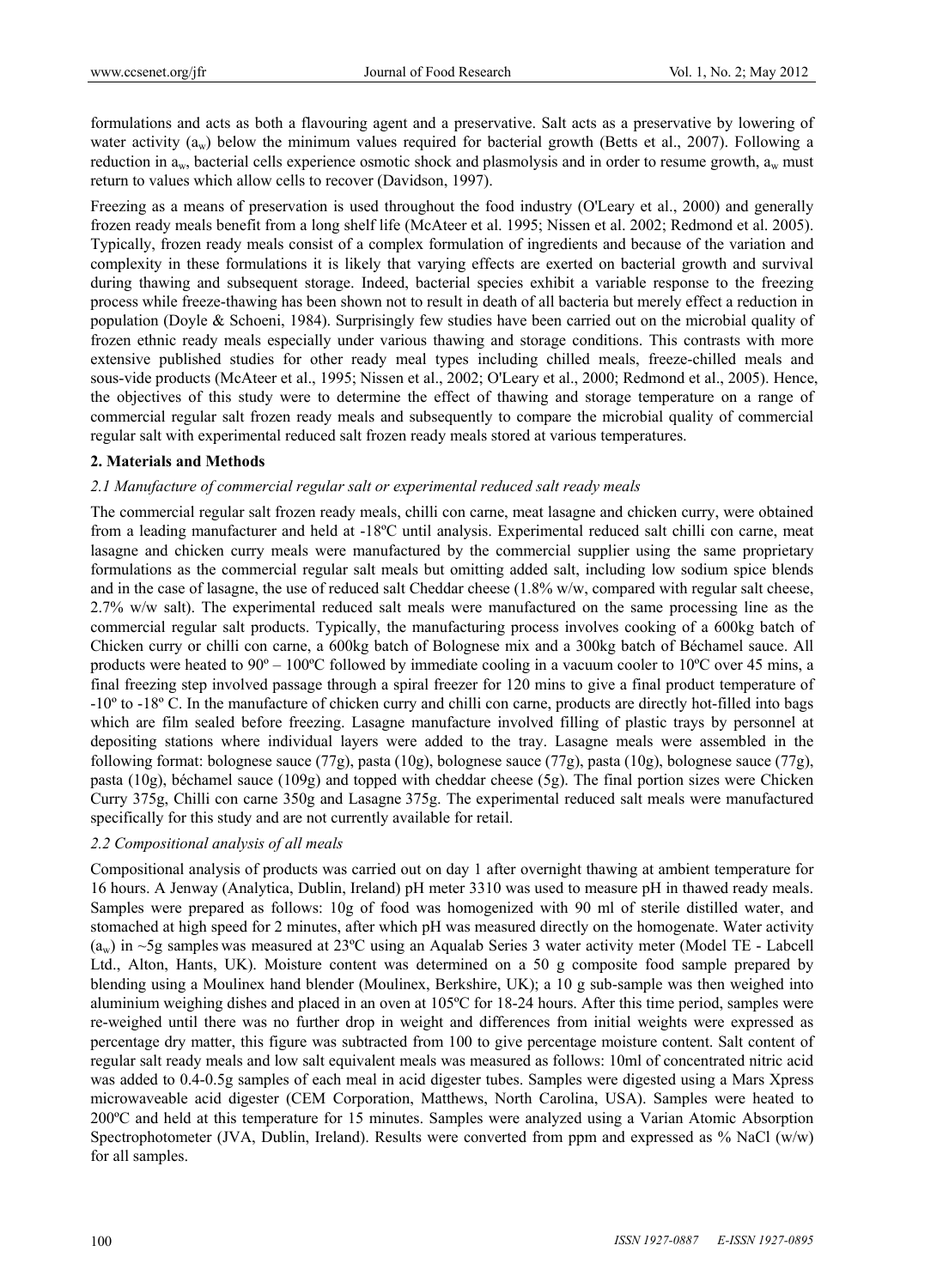#### *2.3 Effect of thawing temperatures on the microbial quality of commercial regular salt frozen ready meals*

Commercial regular salt ready meals were removed from storage at -18ºC and thawed up to 24 hours at 4ºC or ambient temperature ( $\sim$ 20 $\degree$ C). Microbiological analysis was carried out in triplicate on samples taken after 4, 8, 16 and 24 hours: 10g of product was weighed into a sterile stomacher bag to which 90 ml of sterile 0.1% peptone water (Oxoid CM0009, Basingstoke, Hants, UK) at 30ºC was added, this ensured that all samples were completely thawed at time of analysis. Samples were then homogenised for 120 seconds in a Seward Stomacher 400 (AGB, Dublin, Ireland) at the high power setting. Serial dilutions from this homogenate were prepared using 0.1% peptone water and inoculated onto media described below. Results are taken from duplicate plates containing between 30 to 300 colonies and expressed as Colony Forming Units (CFU) per gram of product.

#### *2.4 Effect of storage temperature on the microbial quality of commercial regular salt frozen ready meals and experimental low salt frozen ready meals*

Frozen commercial regular salt ready meals and experimental reduced salt ready meals were thawed at ambient temperature for 16 hours. After analysis of thawed products on day 1, products were then stored at 4°C, 10°C or ambient temperature ( $\sim$ 20 $\degree$ C) over 8 days. Microbiological analysis was carried out on day 3, 5 or 8 at each storage temperature as described below. After 8 days storage at the various temperatures, all meals were microwaved at full power (800 W) for 8 min according to manufacturer's instructions and samples were analysed for total aerobic viable counts as described below.

#### *2.5 Microbiological analysis*

On each sampling day, 10g portions of each meal were weighed and mixed with 90 ml of sterile 0.1% peptone water in sterile stomacher bags and homogenised for 120 seconds in a Seward Stomacher 400 at the high power setting. Serial dilutions were prepared from this homogenate using 0.1% peptone water and were inoculated in duplicate using standard spread-plate technique onto a range of media sourced from Oxoid. In the case of coliforms, an overlay pour-plate method was used. Total psychrophilic, mesophilic and thermophilic aerobic populations were estimated on Plate Count Agar (PCA - Oxoid CM0325) incubated at 4ºC, 37ºC or 55ºC, respectively. PCA plates at 37ºC and 55ºC were incubated for 48 hours and plates at 4ºC were incubated for 7 days. Total coliform counts were estimated on Violet Red Bile Agar (VRBA) (Oxoid CM0107): 1ml of serial dilutions and 10 ml of molten agar was added into sterile petri dishes and mixed to ensure uniform distribution of sample. After plates had solidified, a layer of  $\sim 10$ ml molten VRBA was poured over the set agar. Plates were then incubated at 37ºC for 24 hours. Positive colonies were identified as dark red-purple colonies with a red halo (lactose fermenters) greater than 0.5mm in diameter. Positive colonies were also verified using oxidative and fermentative (O/F) carbohydrate metabolism determination. Representative colonies were inoculated into O/F basal media (AGB, Dublin, Ireland) using a needle which was stabbed through the media to about 1/4 inch of the bottom of 2 tubes. One of the tubes was overlayed with 1-2 ml of mineral oil. All tubes were incubated at 37ºC for 24 hours. Positive results for coliforms produced yellow colour in both tubes after incubation (Becton Dickinson and Company, 2008). Staphylococci were estimated on Baird-Parker Medium (Oxoid CM0275) incubated at 37ºC for 48 hours. Growth of *Pseudomonas* spp. were estimated on Pseudomonas Agar Base (Oxoid CM0559), supplemented with C-F-C supplements (CM0559) and incubated at 25ºC for 48 hours. Total sporeformers and heat resistant bacteria were estimated on Nutrient agar (Oxoid CM0003) from samples of all meals including the separate rice portion which accompanies the chicken curry product. Sporeformer enumeration involved heating of diluted samples at 90ºC for 10 minutes using an Eppendorf Thermomixer comfort (Eppendorf, Hamburg, Germany) heating block and subsequent plating onto Nutrient agar followed by incubation at 30ºC for 24 hours. Novel Enrichment Broth (Oxoid CM1066) and Listeria Selective Agar (Oxoid CM0856) were used for detection of *Listeria* species. The procedure involved taking 25 g of sample and diluting with 225 ml of novel enrichment broth. Samples were then homogenised in a stomacher at the medium speed setting for 30 seconds. These samples were then incubated at 30°C for 24  $\pm$ 2 hours. Subsequently, 10  $\mu$ l of this sample was streaked onto Listeria Selective Agar. Plates were incubated at 37ºC for 24 and/or 48 hours and checked for growth, indicated by the presence of black, shiny, convex colonies. After day 8, all samples stored at various temperatures were microwaved as per manufacturer's instructions (full power in an 800W microwave oven for 8 minutes). After microwave cooking, samples were diluted in sterile 0.1% peptone water, plated onto PCA and incubated at 37°C for 48 hours. Results are taken from duplicate plates containing between 30 to 300 colonies and expressed as Colony Forming Units (CFU) per gram of product. Where no colonies were present on a spread plate, the estimated count is reported as less than  $\leq$  one time the corresponding dilution i.e. no colonies on a  $10^{-1}$  plate are reported as <100 estimated (Swanson et al., 2001).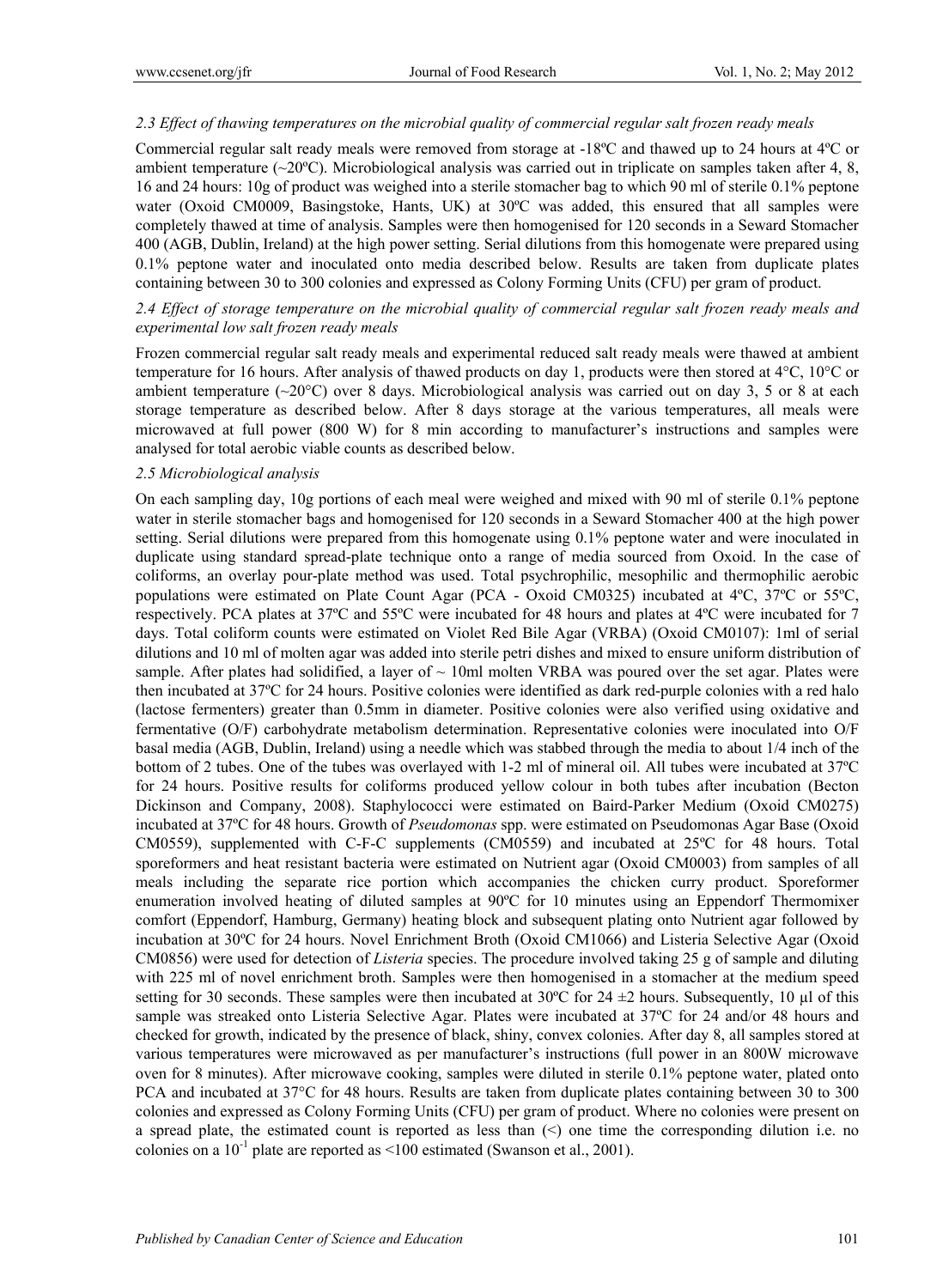# *2.6 Statistics*

All graphs and bar charts including means and standard deviations were prepared using GraphPad Prism Version 5.0 (Graph Pad, San Diego, CA, USA). Analysis was carried out using two-way ANOVA comparing bacterial growth in commercial regular salt or in experimental reduced salt frozen ready meals.

# **3. Results**

# *3.1 Compositional analysis of products*

Salt content of commercial regular salt meals ranged from 0.66% to 1.13% and in experimental reduced salt meals ranged from 0.20% to 0.54%. The pH values of all meals were similar at pH,  $\sim$  5.5. Water activity (a<sub>w</sub>) of all meals was  $\sim$  0.99, reflecting that of highly perishable foods. Products had moisture contents ranging from  $\sim$ 65- 85% (Table 1).

## *3.2 Effect of thawing at 4ºC or ambient temperature on microbial quality of commercial regular salt ready meals*

## 3.2.1 Aerobic plate count at 4°C or 55°C

Growth was not detected on PCA plates incubated at 4º C or 55ºC for any of commercial regular salt meals when defrosted over 24 hours at 4ºC or at ambient temperature.

## 3.2.2 Aerobic plate count at 37°C

Meals analysed after 4, 12, 16 and 24 hours had differing aerobic populations. After 4 hours of thawing at both temperatures, the chicken curry product had the lowest population,  $\sim$ 3 log<sub>10</sub> CFU/g, followed by chilli con carne,  $\sim$ 4 log<sub>10</sub> CFU/g, while the lasagne had the highest population,  $\sim$ 5 log<sub>10</sub> CFU/g (Figure 1). For chicken curry ready meals, populations remained constant up to 16 h, when thawed at either 4ºC or ambient temperature, with a slight increase to  $\sim$  4 - 5 log<sub>10</sub> CFU/g noted after 24 h thawing at ambient temperature. Similar trends were noted for chilli con carne, populations increased slightly at 24 h to  $\sim$ 3 log<sub>10</sub> CFU/g at ambient temperature thawing. Results for lasagne over 24 h indicated that populations remained constant at either 4ºC or ambient temperature however populations were higher than in the other 2 meals,  $\sim$  5 log<sub>10</sub> CFU/g.

## 3.2.3 Staphylococci

Staphylococci were detected only in the commercial regular salt chilli con carne meal at  $\sim 2-3 \log_{10} CFU/g$  at both thawing temperatures over 24 h period (Figure 2).

## 3.2.4 *Pseudomonas*

*Pseudomonas* species were not detected in commercial regular salt lasagne meals thawed at 4°C or ambient temperature. For chilli con carne and chicken curry, only one sample thawed at ambient temperature at 24 h contained ~3.8 log<sub>10</sub> CFU/g or ~3.5 log<sub>10</sub> CFU/g colonies, respectively (Data not shown).

## 3.2.5 *Listeria* species

Of the three commercial regular salt ready meals, only lasagne thawed at 4ºC after 24 h showed positive growth of *Listeria* species and using an API *Listeria* kit (Biomerieux, Basingstoke, Hampshire, UK) these colonies were putatively identified as *L. seeligeri*.

## 3.2.6 Total coliform count

Coliforms were absent in commercial regular salt meals over 24 hours thawing at either 4ºC or ambient temperature.

*3.3 Effect of storage temperature on the microbial quality of commercial regular salt ready meals or experimental reduced salt ready meals* 

## 3.3.1 Aerobic plate count at 4°C

Growth was not detected in commercial regular salt lasagne or chilli con carne meals or in any of the experimental reduced salt ready meals at any of the storage temperatures (4ºC 10ºC or ambient temperature). However, the commercial regular salt chicken curry meal contained 4.5  $\log_{10}$  CFU/g on day 8 at 4<sup>o</sup>C storage.

## 3.3.2 Aerobic plate count at 37°*C*

Initially, aerobic populations after thawing, at day 1, in commercial regular salt ready meals or experimental reduced salt meals were  $\sim$ 3-4 log<sub>10</sub> CFU/g and  $\sim$ 2-5 log<sub>10</sub> CFU/g, respectively (Figure 3 a, b, c). Of the commercial regular salt meals, chicken curry stored at 4°C developed the lowest population over the 8 day storage  $\sim$  4 log<sub>10</sub> CFU/g (Figure 3a). The commercial regular salt chicken curry meal stored at 10<sup>o</sup>C developed final populations of  $\sim$ 6 log<sub>10</sub> CFU/g, an overall increase of 3 log<sub>10</sub> CFU/g from day 1. When this product was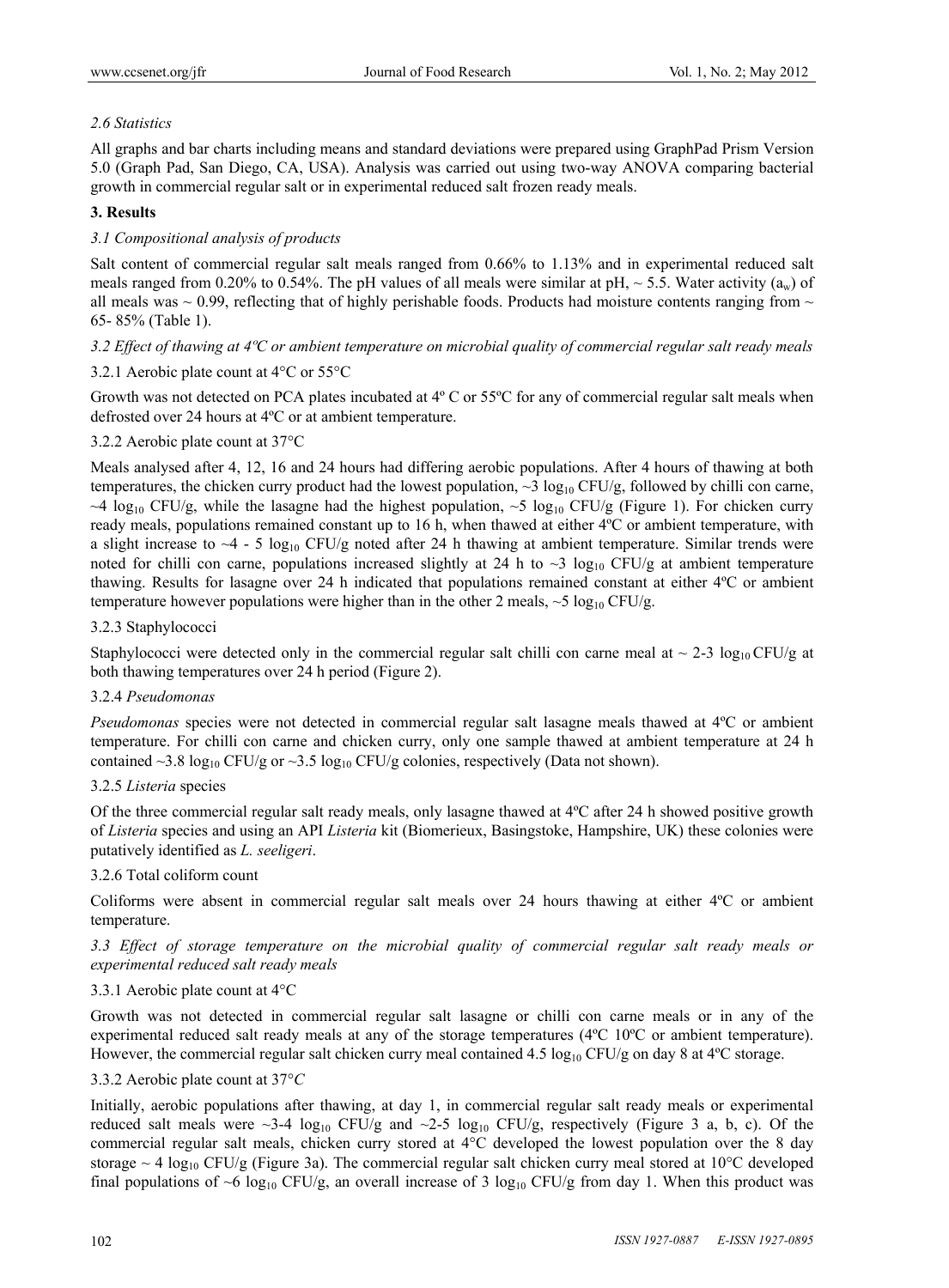stored at ambient temperature, populations increased rapidly, reaching  $\sim 8 \log_{10} CFU/g$  by day 3 and remaining at this level to day 8. Populations in experimental reduced salt chicken curry meal stored at 4ºC did not increase over the 8 days storage. During storage at 10ºC, for the experimental reduced salt chicken curry meal there was an increase at day 5 to  $\sim$ 4 log<sub>10</sub> CFU/g and the final population reached at day 8 was  $\sim$ 6 log<sub>10</sub> CFU/g. However, at ambient storage, populations in the experimental reduced salt ready meal increased to levels comparable to the commercial regular salt meals,  $\sim 8 \log_{10} CFU/g$  after 8 days storage. Initial aerobic populations in commercial regular salt chilli con carne were  $\sim$ 4 log<sub>10</sub> CFU/g (Figure 3b) and during storage at 4<sup>o</sup>C increased to  $\sim$ 6 log<sub>10</sub> CFU/g at day 8. During storage at 10°C, populations increased to  $\sim$ 7-8 log<sub>10</sub> CFU/g at day 5 and remained at this level up to day 8. Commercial regular salt chilli con carne products stored at ambient temperature showed a substantial increase in bacterial populations between day 1 and day 8 with final populations at day reaching  $\sim$ 9  $log_{10}$  CFU/g. Populations in the experimental reduced salt chilli con carne meals stored at 4<sup>o</sup>C reached  $\sim$ 4 log<sub>10</sub> CFU/g by day 8 (Figure 3b). When stored at 10<sup>o</sup>C the final population in these meals reached  $\sim$ 7 log<sub>10</sub> CFU/g. At ambient storage temperature, by day 8 the experimental reduced salt chilli con carne meals contained  $\sim$ 9 log<sub>10</sub> CFU/g slightly exceeding populations detected in their commercial regular salt counterparts. In the commercial regular salt lasagne meal, the aerobic bacterial population increased to  $\sim$  5-6 log<sub>10</sub> CFU/g after 8 days at 4<sup>o</sup>C (Figure 3c). Storage at 10°C of the commercial regular salt lasagne products resulted in an increase in populations to  $\sim 8 \log_{10}$  CFU/g by day 8. During storage at ambient temperature, bacterial populations increased to  $\sim$ 8 log<sub>10</sub> CFU/g by day 3 and remained at this level to day 8. In the experimental reduced salt lasagne meals, initial populations at day 1 were higher than comparable commercial regular salt meals at  $\sim$ 5 log<sub>10</sub> CFU/g (Figure 3c). During storage at 4ºC or 10ºC of the experimental reduced salt lasagne there appeared to be a reduction in populations after day 1 to  $\sim$ 3 log<sub>10</sub> CFU/g and at 10<sup>o</sup>C storage, after an initial decline the final population was ~5 log<sub>10</sub> CFU/g while at 4°C storage the final population was ~3 log<sub>10</sub> CFU/g. During storage at ambient temperature of the experimental reduced salt lasagne, a final population of  $\sim$  9 log<sub>10</sub> CFU/g was reached after 8 days,  $\sim$ 1 log<sub>10</sub> cycle higher than the commercial regular salt counterpart. Final bacterial populations reached in either commercial regular salt or in experimental reduced salt meals were highest at ambient temperature storage.

Generally, aerobic bacterial populations increased slowly in all thawed commercial regular salt ready meal products stored at 4°C over 8 days. However at 4ºC storage, for the experimental reduced salt meals, an increase in microbial populations was found only in the chilli con carne meal which increased by  $\sim 1 \log_{10}$  over 8 days. At 10°C storage, bacterial populations in commercial regular salt chicken curry and chilli con carne meals increased by  $\sim$ 3 log<sub>10</sub> CFU/g over 8 days while commercial regular salt lasagne showed a 4 log<sub>10</sub> increase in population over this period. Storage of the experimental reduced salt meals at  $10^{\circ}$ C resulted in an overall 4  $\log_{10}$  increase in both chicken curry and chilli con carne, while no increase in bacterial populations was found in experimental reduced salt lasagne meals. At ambient temperature storage, for both commercial regular salt or reduced salt products, final populations were 8-9 log<sub>10</sub> CFU/g with overall increases between day 1 and day 8 of  $\sim$ 4-6 log<sub>10</sub> cycles.

#### 3.3.3 Aerobic plate count at 55°C

Growth was not detected in any of the commercial regular salt meals stored at 4**°**C**,** 10°C or ambient temperature on PCA plates incubated at 55ºC. Growth was detected in all experimental reduced salt meals but was present on agar plates as a film and consequently was uncountable; a number of isolates were subsequently identified as *Leuconostoc mesenteroides* using an API 50CH kit (Biomerieux, Basingstoke, Hants, UK).

#### 3.3.4 Total coliform count

Coliforms were not detected in the commercial regular salt chilli con carne meals at any storage temperature. Coliforms were detected in one of the commercial regular salt chicken curry meals and one of the commercial regular salt lasagne meals at day 3 only when stored at ambient temperature,  $\sim$ 3 log<sub>10</sub> CFU/g or  $\sim$ 4 log<sub>10</sub> CFU/g, respectively. Coliforms were not detected in any of the experimental reduced salt chicken curry meals at any of the storage temperatures. At 4ºC storage, growth was not detected in the experimental reduced salt chilli con carne meals. At 10<sup>o</sup>C storage growth was detected at day 5, at  $\sim$ 3 log<sub>10</sub> CFU/g which remained at this level up to 8 days storage. When stored at ambient temperature, growth was not detected until day 5 where ~6  $\log_{10}$  CFU/g were detected and which remained at this level up to day 8. Growth was not detected in the experimental reduced salt lasagne meal at 4°C or 10°C storage. However at ambient temperature storage,  $\sim 2 \log_{10} CFU/g$  were detected at day 3 or 5 which increased to  $\sim$ 3 log<sub>10</sub> CFU/g by day 8.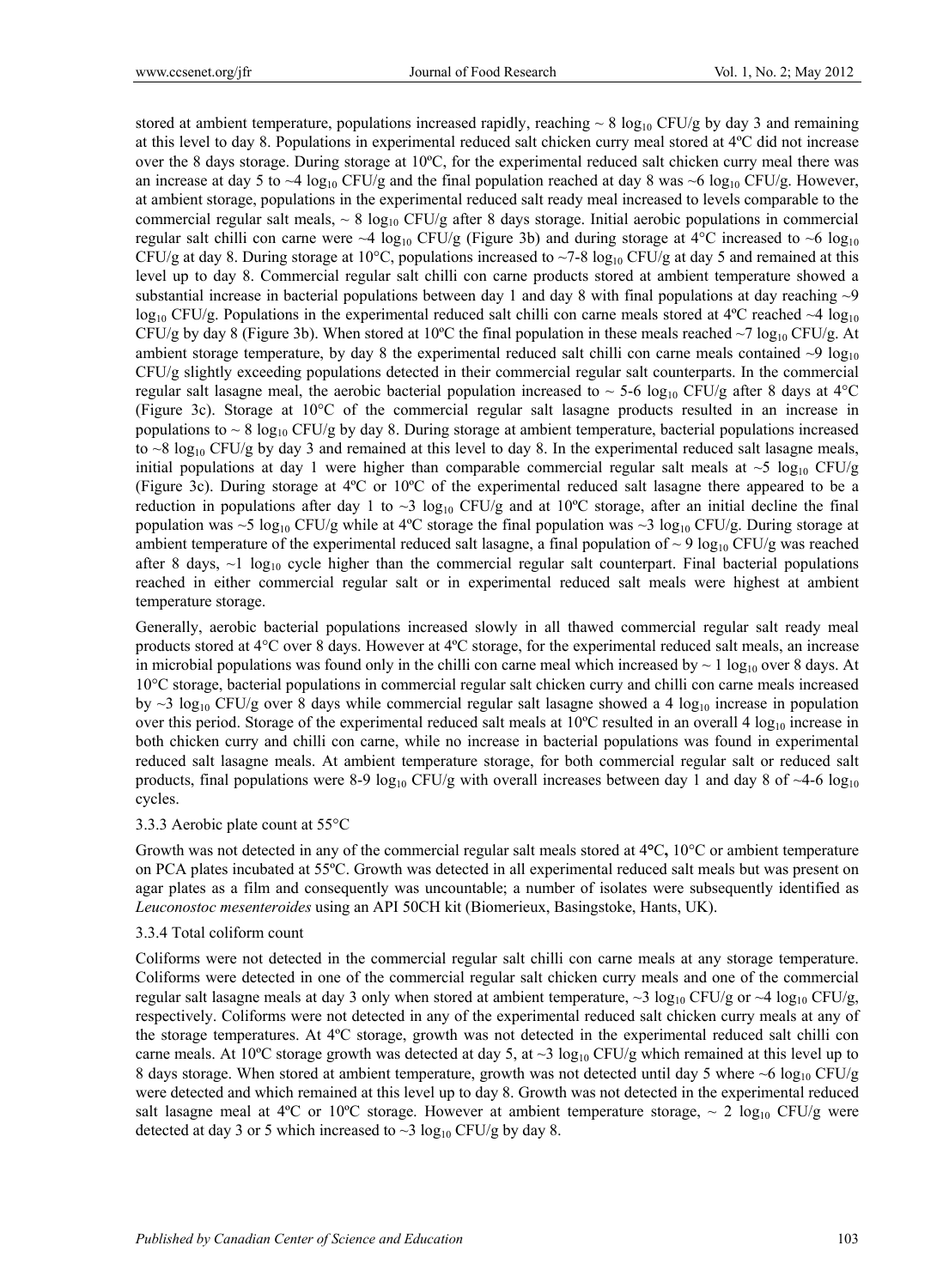# 3.3.5 Staphylococci

Staphylococci were not detected in any of the commercial regular salt or experimental reduced salt ready meals stored at 4**°**C**,** 10°C or ambient temperature.

## 3.3.6 *Pseudomonas*

*Pseudomonas* spp. were not detected in any of the commercial regular salt meals stored at 4°C. Growth was not detected in commercial regular salt chicken curry when stored at 4 or 10 ºC. Storage of commercial regular salt chicken curry meals at ambient temperature resulted in growth of *Pseudomonas* spp. to  $\sim$ 4 log<sub>10</sub> CFU/g at day 3 with final populations of  $\sim$ 7.5 log<sub>10</sub> CFU/g at day 8 (Figure 4a). In the case of commercial regular salt chilli con carne, *Pseudomonas* spp. were detected at ambient temperature storage at day 3, ~4 log<sub>10</sub> CFU/g, and these populations reached > 6 log10 CFU/g at day 8 (Figure 4b). Growth of *Pseudomonas* species was detected in commercial regular salt lasagne stored at 10 $^{\circ}$ C at day 5 with a final population of  $\sim$  4 log<sub>10</sub> CFU/g at day 8. Growth of *Pseudomonas* species was detected at ambient temperature storage of the commercial regular salt lasagne meal. This population increased from  $\sim$ 4 log<sub>10</sub> CFU/g at day 5 to a final population of  $\sim$ 6 log<sub>10</sub> CFU/g at day 8. Overall, populations of *Pseudomonas* species detected in commercial regular salt meals stored at ambient temperature decreased in the order: chicken curry > chilli con carne > lasagne. In the case of the experimental reduced salt chicken curry, growth of *Pseudomonas* spp was not detected at 4ºC over the 8 day period. At 10ºC growth was only detected at day 8 at  $\sim$ 3 log<sub>10</sub> CFU/g. At ambient temperature storage, growth was detected at day 3 at 5 log<sub>10</sub> CFU/g, decreasing at day 5 to < 4 log<sub>10</sub> CFU/g with a final population at day 8 of ~ 4 log<sub>10</sub> CFU/g. Growth was detected in experimental reduced salt chilli con carne at all storage temperatures (Figure 4b). At 4ºC storage, populations detected were 5 log<sub>10</sub>CFU/g at day 8. At 10<sup>o</sup>C storage, growth was detected at day 3 at 3  $\log_{10}$  CFU/g, and increased thereafter to ~6  $\log_{10}$  CFU/g at day 8. At ambient storage ~7  $\log_{10}$  CFU/g were detected at day 3 but appeared to decrease to a final population of  $\sim 6 \log_{10} CFU/g$  at day 8. Growth was not detected in the experimental reduced salt lasagne meal at any of the storage temperatures

3.3.7 Sporeformers and heat resistant bacteria

Spore forming or heat resistant bacteria were not detected in the experimental reduced salt meals or in the commercial regular salt chilli con carne at any storage temperature. Colonies were not detected in commercial regular salt chicken curry meal at day 1 at any of the storage temperatures. However, on day 3 at ambient temperature storage, a number of colonies were present in the commercial regular salt chicken curry, which, on further investigation were determined as Gram negative, catalase-negative cocci and not *Bacillus* species. In rice samples stored at 10<sup>o</sup>C, a small number of colonies were detected at day 5 of storage and were subsequently determined to be Gram positive bacilli with a slow catalase reaction and were putatively identified as *Lactobacillus* species using API 50CHL (Biomerieux). A number of colonies, <30 per plate, were detected on day 3 in the commercial regular salt lasagne meal stored at 10°C, further examination of these colonies including gram staining and identification using API 50CHL (Biomerieux) determined them to be Gram positive cocci, not *Bacillus* spp.

## 3.3.8 *Listeria* species

Growth was detected only in commercial regular salt chicken curry meals after 8 days storage at 4°C and using an API Listeria kit, colonies were putatively identified as *Listeria grayii*. *Listeria* spp. were not detected in any of the experimental reduced salt meals.

3.3.9 Total bacterial count after microwaving

Growth was not detected in either of the commercial regular salt or experimental reduced salt meals following microwaving.

## **4. Discussion**

To date, little published information exists on the effects of thawing temperature and storage time and temperature on the microbial quality of frozen commercial ethnic ready meals. Additionally, to our knowledge, a comparison of the effects of salt reduction on the microbiological quality of frozen ready meals during storage has not been undertaken. Despite manufacturers' instructions or public health safety information, consumers may thaw out frozen foods for inappropriate times and temperatures prior to cooking. Similarly, subsequent storage by the consumer of thawed ready meals may occur for prolonged periods at temperatures likely to allow microbial growth to exceed recommended levels. Consumer surveys have consistently revealed a lack of knowledge of correct refrigeration temperatures which may be due to the absence of thermometers in domestic refrigerators and this may lead to temperature abuse by the consumer (Worsfold & Griffith, 1997). Hence the temperatures selected in this study were designed to simulate thawing/storage either in a domestic refrigerator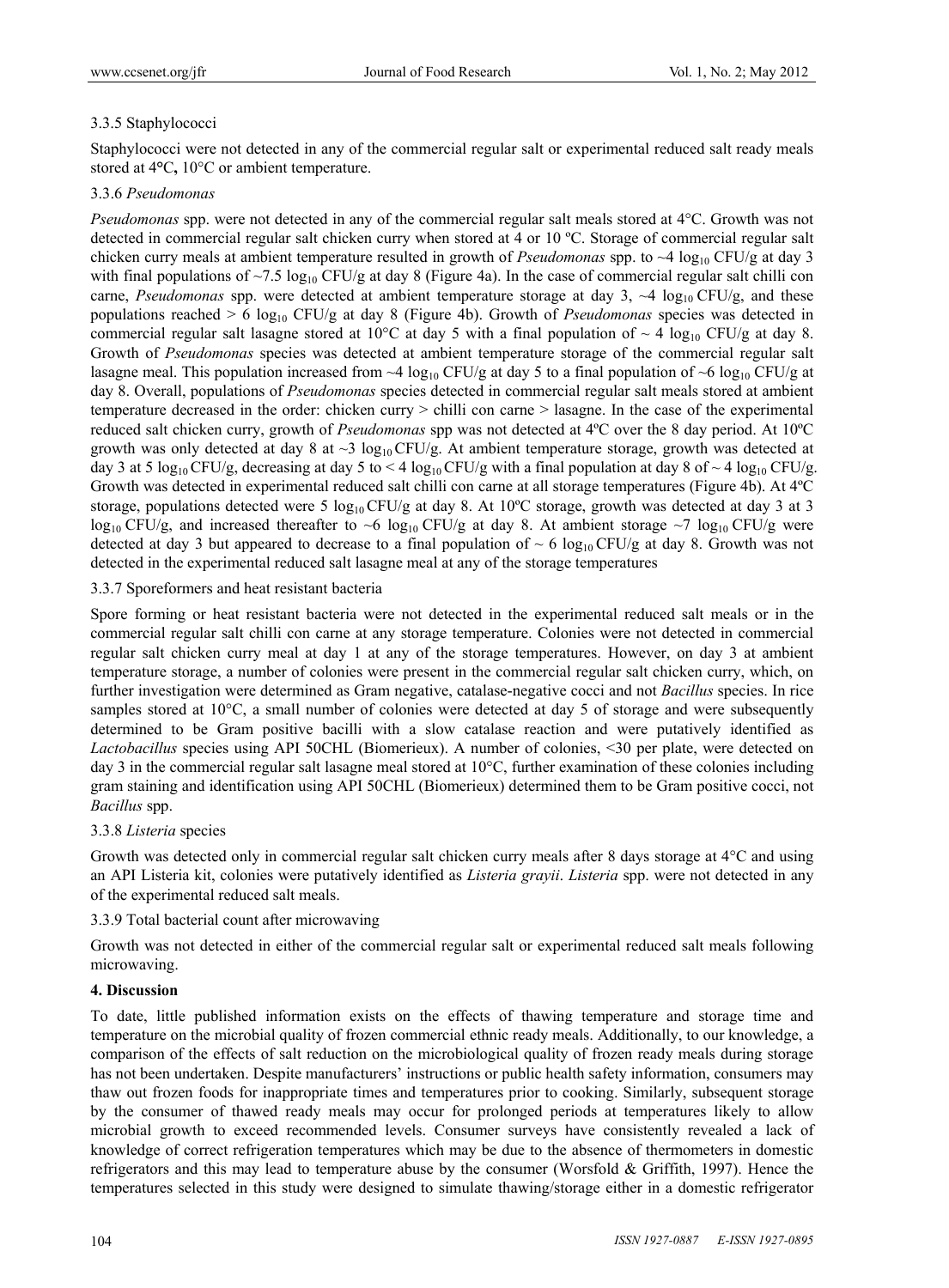operating at 4º to 10ºC or in a consumer temperature abuse scenario where the thawed meals were held at ambient temperature. All commercial regular salt or experimental reduced salt ready meals contained an aerobic population at day 1, ( $\sim$ 2 - 5 log<sub>10</sub> CFU/g) within FSAI recommendations (aerobic plate count of 4 -  $\lt$  5 and  $\geq$  5  $log_{10}$  CFU/g) (FSAI, 2001) with subsequent outgrowth on extended storage at various temperatures.

Data from the thawing trial provides evidence of an indigenous microbial flora present in the products after processing and which were detectable after 4 h thawing of all commercial regular salt products. Generally, the duration of frozen storage and food composition affects bacterial survival. Survival of bacteria following freezing is also dependant on the species and strain, the growth phase of the cells and the physiological condition of the cells prior to freezing (Dykes & Moorhead, 2001; Uljas & Ingham, 1999). Available water, aw, in the food matrix also affects growth, respiration and enzyme synthesis (Blondeaux et al., 1999) and the freezing process of food products reduces the available water content for the microorganisms present (Leistner & Gorris, 1995). This may be due to the fact that freezing of foods leads to formation of ice crystals which affects the mechanical structure of the food and also moisture migration (Durack et al., 2011)

The microbial load detected in the three regular salt ready meals during the 24 h thawing trial indicates a tolerance and an ability of bacterial strains to survive following a relatively severe industrial manufacturing regime. However, in this study it is not clear at what stage during the industrial process bacterial survival occurs.

Regarding the effects of storage temperature on microbial quality, all thawed commercial regular salt ready meals stored at 4ºC developed substantial bacterial populations over 8 days. Of the regular salt meals, bacterial numbers in lasagne and chilli con carne meals reached unacceptable levels at 8 days storage at 4ºC. Elevation of storage temperature to 10ºC resulted in higher developed bacterial populations which by day 3 in lasagne and chilli con carne meals exceeded recommended levels (FSAI, 2001). Continued elevations of storage temperature resulted in rapid increases in bacterial numbers in all meals by day 3, and were well in excess of recommended levels. Microbial counts of the experimental reduced salt meals differed from the commercial regular salt meals. In the case of aerobic plate counts (APC), initial microbial levels at 4ºC storage for both experimental reduced salt chicken curry and chilli con carne populations were much lower than in the commercial regular salt meals, 1 or 3 log<sub>10</sub> cycle, respectively. However, final populations after 8 days at  $4^{\circ}$ C storage in all three experimental reduced salt meals were significantly lower  $(P \le 0.001)$  than those in commercial regular salt meals. The populations of these experimental reduced salt meals at 4ºC storage were within FSAI microbiological guidelines (APC of  $4 - 5$  and  $\geq 5 \log_{10} CFU/g$ ) (FSAI, 2001). Experimental reduced salt meals and commercial regular meals salt meals stored at ambient temperature and 10ºC storage contained similar final bacterial populations. Evidence of the ability of bacteria to survive freeze-chilling was reported by O' Leary et al. (2000). These workers found that salmon blast frozen to -35°C for 2.5h, stored at -25°C for 7 days, thawed overnight at 4°C and subsequently stored at 4ºC for 5 days had higher total viable counts in comparison with freshly prepared products (cooked and analysed on the same day). These authors proposed that the thawed product may have had a more open structure due to freeze damage, with more free liquid containing cell nutrients making it more susceptible to microbial growth during subsequent chilling.

During the current study, the removal of a substantial level of salt  $(-50%)$  from the commercial regular salt products did not appear to adversely impact on microbial safety, as populations in the reduced salt experimental meals were similar to commercial regular salt meals. The use of salt as a method for food preservation has been well established (Desmond, 2006; Guinee & Fox, 2004). Boziaris et al., (2007) found that salt had a slightly inhibitory affect on bacteria especially at initial exposure but after adaptation, salt may actually stimulate bacterial growth. In contrast to the noted salt tolerance of *Listeria* spp, Conner et al., (1986) found that cabbage juice containing 1% salt caused an initial decrease in populations of *Listeria*. In ready meals the presence of *Enterobacteriaceae* may indicate inadequate heat processing or post pasteurization contamination. Indeed, while certain coliform species i.e. *E.coli*, *Yersinia enterocolitica* may experience some damage during freezing they are also capable of withstanding freezing and subsequent thawing cycles (Gurtler & Beuchat, 2005; Koujitani et al., 2006; Raccach et al., 2002; Warseck et al., 1973). In the present study, except for experimental low salt chilli con carne stored at ambient temperature, coliform populations were within FSAI recommendations for *Enterobacteriaceae* of  $\leq$ 4 log<sub>10</sub> CFU/g (FSAI, 2001).

Psychrophilic bacteria were detected in the commercial regular salt chicken curry meal stored at 4ºC at day 8 only. Psychrophiles or psychrotrophs generally have the ability to grow in temperature environments below  $\sim$ 15ºC to 20ºC (Cousin et al., 2001). Conversely, *Pseudomonas* spp. was detected in all commercial regular salt meals stored at ambient temperature but growth was not detected in any of these meals stored at 4ºC. In the experimental low salt meals *Pseudomonas* was only detected in the experimental low salt chilli con carne at 4ºC. The spoilage problem posed by growth of *Pseudomonas* spp. especially in meat products at refrigeration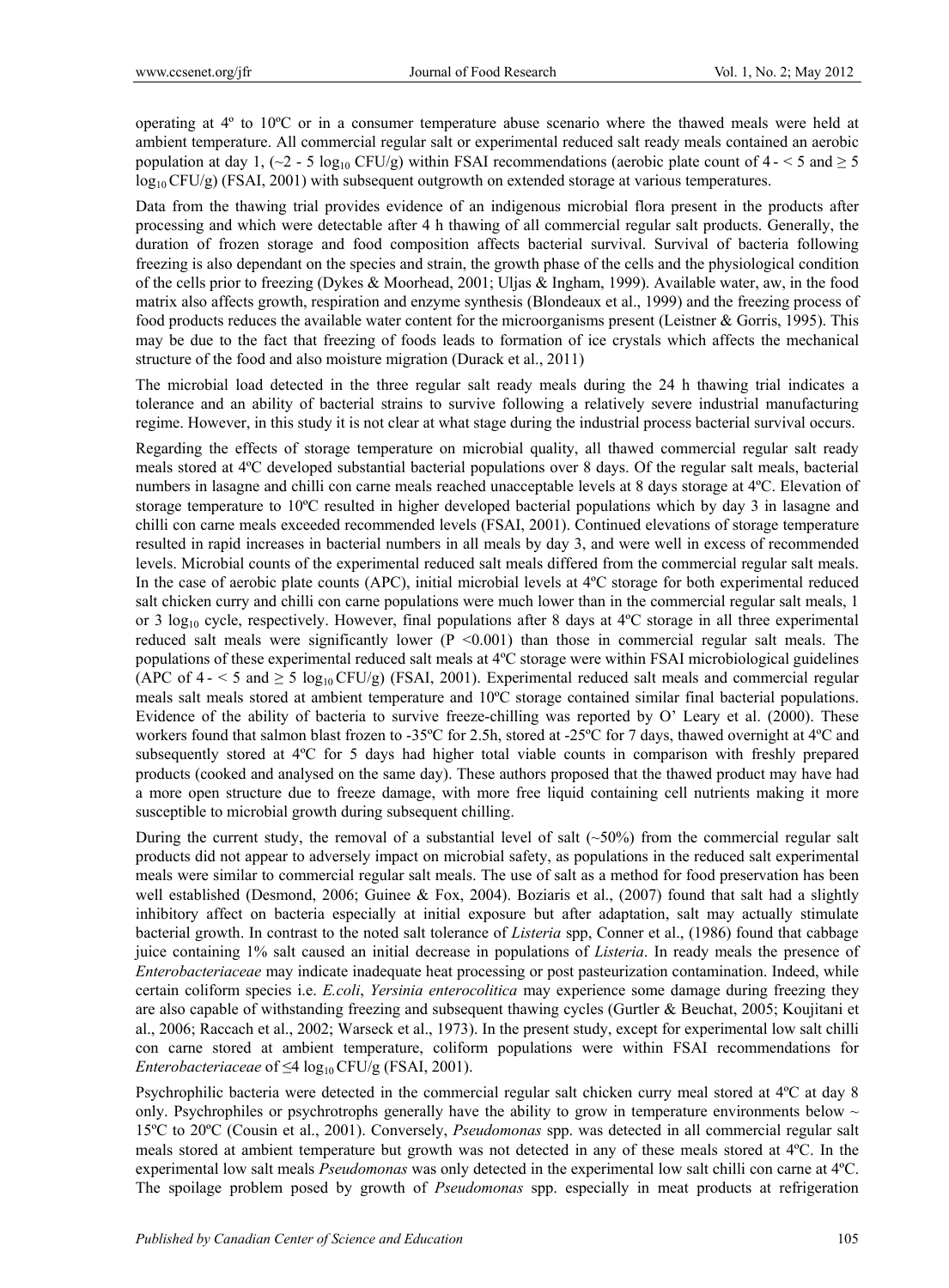temperatures has been highlighted a number of workers (Liu et al., 2006; Rajmohan, 2002). Another bacterial species well known for its ability to survive and grow at refrigeration temperatures (3-7ºC) is *Listeria monocytogenes* (Carlin et al., 1995; Carlin & Nguyen-The, 1994; Francis & Beirne, 1997; Rosso et al., 1996). Leistner (2000) found that *Listeria innocua* had a higher survival in margarine when stored at 7ºC compared with an ambient temperature of 25°C. In this study, *Listeria* species were detected during thawing of regular salt lasagne at 4ºC or in the regular salt chicken curry meal stored at 4ºC on day 8. Indeed the commercial regular salt chicken curry meal was the only meal where general growth of psychrotrophs was evident. Although *L. grayii* is regarded as non-pathogenic it may indicate deterioration in hygiene standards or inadequate process conditions, leading to an increased risk of contamination by other pathogenic *Listeria* species (Greenwood et al., 2005). Lekroengsin et al. (2007) demonstrated that cooking processes, i.e. roasting, steaming and frying, are sufficient to destroy any *Listeria* species present in raw materials. Hence, the presence of *Listeria* spp. in the thawed ethnic ready meals may indicate some post-heat processing contamination.

In the manufacture of chicken curry and chilli con carne, products are directly hot-filled into bags which are film sealed and thereafter enter a spiral freezer. This process minimises human contact with the food after heating and therefore a lower risk of possible contamination by *Staphylococcus* species is present. However, lasagne manufacture involves minimal contact with personnel at depositing stations where individual layers are added to the tray. Hence, this particular process is potentially more susceptible to entry of S*taphylococcus* species. Staphylococci were detected in the commercial regular salt chilli meal only during thawing trials. It is quite possible for packs to be contaminated by Staphylococci post processing through human contact or processing vessels or equipment. In the storage trials, Staphylococci were absent in all of the ready meals indicating a good standard of general personal hygiene of workers in contact with the products and adequate cleaning of utensils and work surfaces (Lancette & Bennett, 2001).

The main ingredient of ready meals potentially susceptible to contamination by sporeforming bacteria is the cooked rice portion, which on extended storage may allow germination and outgrowth. Bacterial spores e.g. *Bacillus cereus*, are capable of withstanding refrigeration temperatures and can germinate and grow in foods stored under inappropriate conditions (Collado et al., 2003). However, in this study only a small number of possible sporeforming or heat resistant bacteria were detected in commercial regular salt lasagne, chicken curry and in the separate rice portion which accompanies the chicken curry meal and were not *Bacillus* spp.

Growth of bacterial species on plates incubated at 55ºC was detected in all experimental low salt meals but not in the commercial regular salt meals. Some isolates were putatively identified as *Leuconostoc mesenteroides,* a species involved in vegetable fermentation (Eom et al., 2007), cheesemaking (Clementi & Rossi, 1984), but which are also commonly associated with spoilage of cooked meat products (García-Gimeno et al., 2005).

In agreement with Aziz et al. (2002), Canumir et al. (2002) and Pucciarelli and Benassi (2005), the effectiveness of microwaving as a means of bacterial inactivation was demonstrated even in the heavily contaminated products after 8 days storage. However, this heat treatment does not inactivate pre-formed toxins or preclude the survival of pathogens or spoilage microorganisms in the viable-but-non-culturable state in these products. Indeed, Woo et al. (2000) noted that while microwaving of suspensions of *E. coli* or *B. subtilis* resulted in a significant reduction in cell viability, cell density, as measured by optical density at 600nm, did not decrease. These authors suggested that after exposure to microwave radiation, cells despite becoming non-viable, were not autolysed**.** 

All of the ready meals in this study have slightly acidic pH values with relatively high moisture levels. The moisture levels in the experimental reduced salt chilli con carne and chicken curry were similar to their commercial regular salt counterparts, however, moisture levels in low salt lasagne were ~20% lower. The addition of salt to foods containing meat can increase water holding capacity. Conversely, removal of salt from meat-containing products such as lasagne may release water which is subsequently evaporated during heat processing at 100ºC (Aktas et al., 2003; Cheng & Sun, 2008). Regarding water activity, the majority of microorganisms grow at  $a_w$  values >0.90 (FSAI, 2005) and both commercial and experimental meals had  $a_w$ valuesin excess of this, making them suitable for bacteria growth.

In order for a food to bear a claim that it is low in sodium/salt, it must contain no more than 0.12g of sodium, (equivalent to 0.3g of salt, per 100g or per 100ml). To bear a claim of Very Low Sodium/Salt the product must contain no more than 0.04g of sodium (equivalent to 0.1g salt, per 100g or per 100ml) and in order to make a claim of Sodium-Free or Salt-Free the product must contain no more than 0.005g of sodium (equivalent to 0.0125g salt per 100g) according to EU Directive 80/777/EEC. Likewise in order for a product to claim that sodium/salt has been reduced there must be a 25% reduction difference compared with a similar product under the EU Directive 90/496/EEC (FSAI, 2007). In this study, the commercial regular salt meals contained  $\sim$ 1.75g –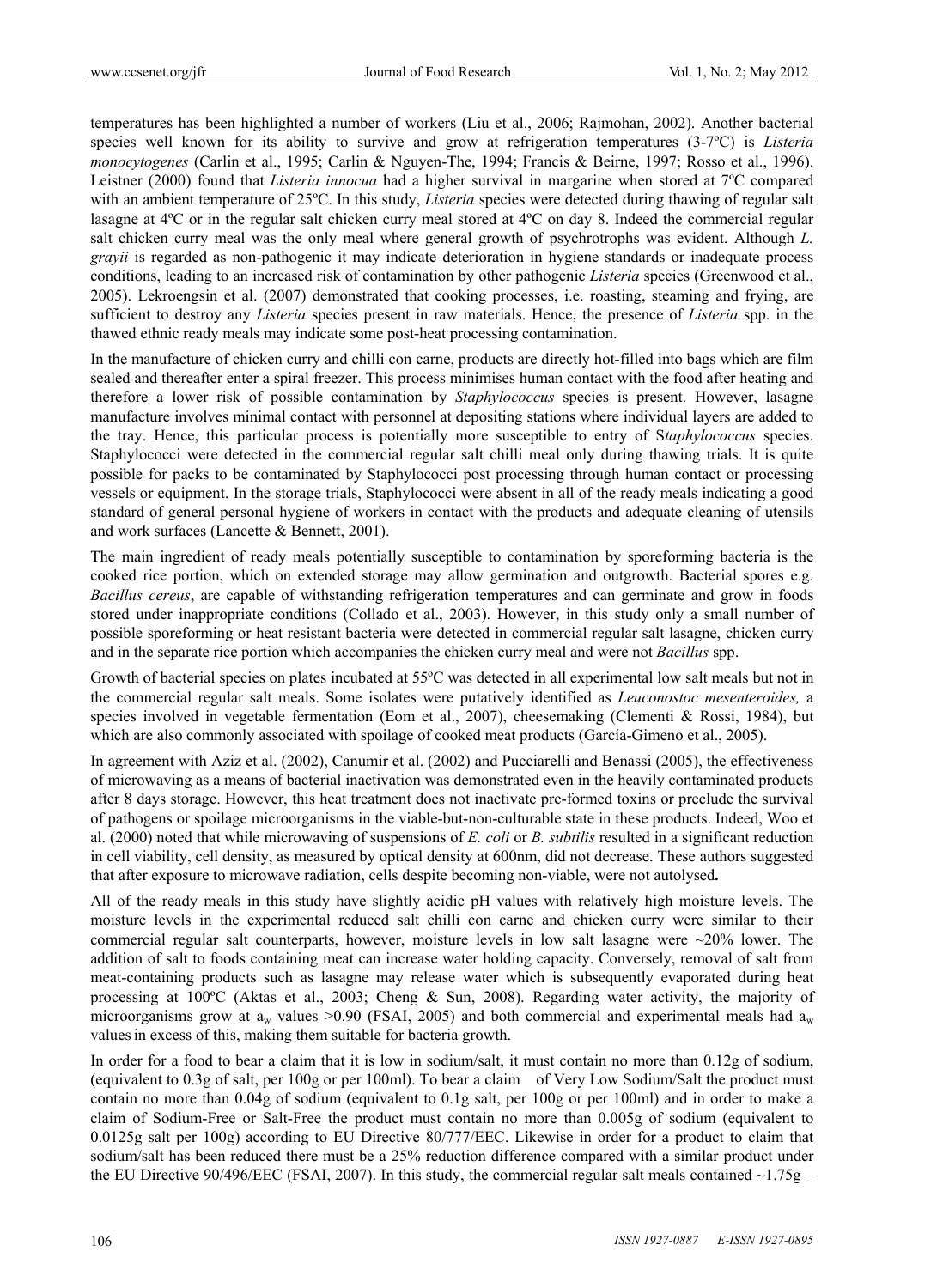2.0g salt per serving, providing up to 30% of recommended 6g daily salt intake. In the experimental meals salt was reduced substantially (50-66%) enabling experimental reduced salt chicken curry meal to be declared a low salt product while the experimental reduced salt chilli con carne or lasagne meals could bear a reduced salt claim.

In order to respond to calls for salt reduction in their products and to achieve ambitious salt reduction targets set by worldwide public health agencies the food industry urgently requires scientific data on the consequent effects of substantial salt reduction on food safety. This report attempts to provide such information, overall, it would appear that salt reduction of the order of 50% does not adversely impact on the microbiological quality of a range of ready meals. However, this study also highlights the short shelf life of thawed frozen ready meals even after the relatively severe manufacturing processes imposed on them. It is also clear from the data, of the requirement for adequate refrigerated storage conditions and the need for strict adherence to manufacturer's instructions regarding microwaving by the consumer.

#### **References**

Aktas, N., Aksu, M., & Kaya, M. (2003). The Influence of Marination with Different Salt Concentrations on the Tenderness, Water Holding Capacity and Bound Water Content of Beef. *Turkish Journal of Veterinary & Animal Sciences, 27*(5), 1207-1211,

Aziz, N. H., Mahrous, S. R., & Youssef, B. M. (2002). Effect of gamma-ray and microwave treatment on the shelf-life of beef products stored at 5 ºC. *Food Control, 13*(6-7), 437-444. http://dx.doi.org/10.1016/S0956-7135(01)00049-4

Becton Dickinson and Company. (2008). OF Medium with Carbohydrates. [Online] Available: http://www.bd.com/ds/technicalCenter/inserts/OF\_Basal\_Medium.pdf (02/10/2008)

Betts, G., Everis, L., & Betts, R. (2007). Microbial Issues in Reducing Salt in Food Products. In D. Kilcast & F. Angus (Eds.), *Reducing Salt in Foods: Practical Strategies,* pp. 174-200.

Blondeaux, A., Hamel, J. F., Widehem, P., & Cochet, N. (1999). Influence of water activity on the ice-nucleating activity of *Pseudomonas syringae*. *Journal of Industrial Microbiology & Biotechnology, 23*(6), 514-519. http://dx.doi.org/10.1038/sj.jim.2900758

Boziaris, I. S., Skandamis, P. N., Anastasiadi, M., & Nychas, G. J. E. (2007). Effect of NaCl and KCl on fate and growth/no growth interfaces of *Listeria monocytogenes* Scott A at different pH and nisin concentrations. *Journal of Applied Microbiology, 102*(3), 796-805.

Canumir, J. A., Celis, J. E., de Bruijn, J., & Vidal, L. V. (2002). Pasteurisation of apple juice by using microwaves. *Food Science and Technology, 35*(5), 389-392. http://dx.doi.org/10.1006/fstl.2001.0865

Carlin, C., Nguyen-The, C., & Abreu da Silva, A. (1995). Factors affecting the growth of *Listeria monocytogenes* on minimally processed fresh endive. *Journal of Applied Bacteriology, 78*, 636-646. http://dx.doi.org/10.1111/j.1365-2672.1995.tb03110.x

Carlin, F., & Nguyen-The, C. (1994). Fate of *Listeria monocytogenes* on Four Types of Minimally Processed Green Salads. *Letters in Applied Microbiology, 18*, 222-226. http://dx.doi.org/10.1111/j.1472-765X.1994.tb00852.x

Central Statistics Office, (2002). Annual Report. [Online] Available: http://www.oic.gov.ie/en/Publications/AnnualReports/2002/AnnualReport2002TextVersion/Name,2868,en.htm (25/06/2008)

Cheng, Q., & Sun, D. (2008). Factors Affecting the Water Holding Capacity of Red Meat Products: A Review of Recent Research Advances. *Critical Reviews in Food Science and Nutrition, 48*(2), 137-159. http://dx.doi.org/10.1080/10408390601177647

Clementi, F., & Rossi, J. (1984). Effect of Drying and Storage Conditions on Survival of *Leuconostoc oenos*. *American Journal of Enology and Viticulture, 35*(3), 183-186.

Collado, J., Fernández, A., Rodrigo, M., Camats, J., & Lopez, A. M. (2003). Kinetics of Deactivation of *Bacillus cereus* Spores. *Food Microbiology, 20*(5), 545-548. http://dx.doi.org/10.1016/S0740-0020(02)00158-2

Conner, D. E., Brackett, R. E., & Beuchat, L. R. (1986). Effect of temperature, sodium chloride, and pH on growth of *Listeria monocytogenes* in cabbage juice. *Appl. Environ. Microbiol., 52*(1), 59-63.

Consensus Action on Salt & Health, (CASH). (2008). National Salt Awareness Week 2008 - Salt and Children. [Online] Available: http://www.actiononsalt.org.uk/awareness/salt\_awareness\_week\_2008.htm (15/01/2008)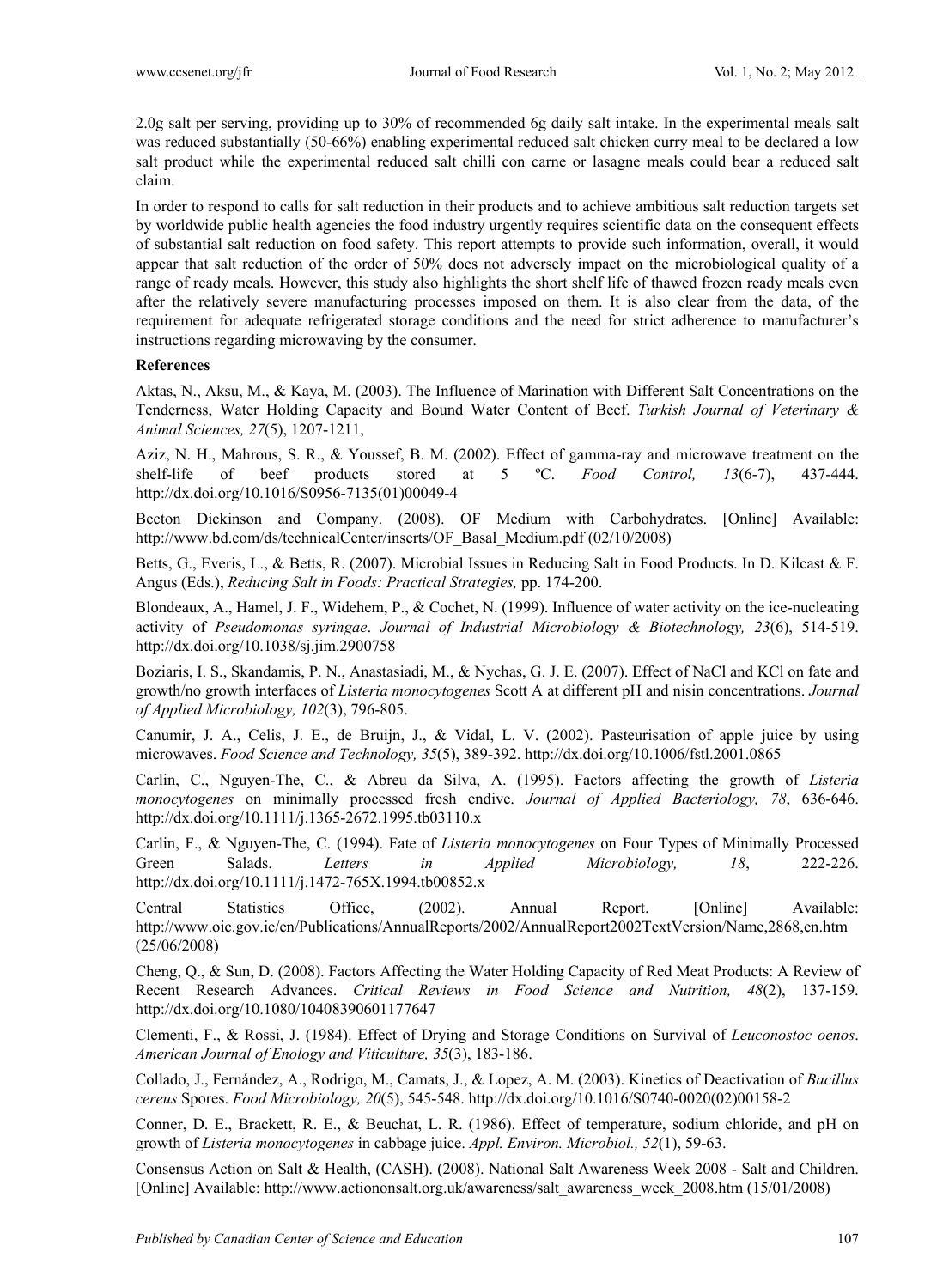Cousin, M. A., Jay, J. M., & Vasavada, P. C. (2001). Psychrotrophic Microorganisms. In F. P. Downes & K. Ito (Eds.), *Compendium of Methods for the Microbiological Examination of Foods,* pp. 159-160. Washington D.C.: American Public Health Society.

Davidson, M. P. (1997). Chemical Preservatives and Natural Antimicrobial Compounds. In M. P. Doyle, L. R. Beuchat & T. J. Montville (Eds.), *Food Microbiology: Fundamentals and Frontiers*, pp. 520-556. Washington DC: ASM Press.

Department Of Agriculture. (2003). Continued Success Predicted for Prepared Consumer Foods Strategy 2003-2006. [Online] Available: http://www.agriculture.gov.ie/index.jsp?file=pressrel/2003/123-2003.xml (02/02/2007)

Desmond, E. (2006). Reducing salt: A challenge for the meat industry. *Meat Science, 74*(1), 188-196. http://dx.doi.org/10.1016/j.meatsci.2006.04.014

Doyle, M. P., & Schoeni, J. L. (1984). Survival and growth characteristics of *Escherichia coli* associated with hemorrhagic colitis. *Appl. Environ. Microbiol., 48*(4), 855-856.

Durack, E., Alonso-Gomez, M. M., & Wilkinson, M. G. (2011). Growth of *Escherichia coli* and *Staphylococcus aureus* in individual lasagne layers and evidence for migration of *E*. *coli* throughout the product. *Food Control, 22*(12), 2000-2005. http://dx.doi.org/10.1016/j.foodcont.2011.05.019

Durack, E., Alonso, M. M., & Wilkinson, M. G. (2008). Salt: A Review of its Role in Food Science and Public Health. *Current Nutrition and Food Science., Forthcoming*. http://dx.doi.org/10.2174/157340108786263702

Dykes, G. A., & Moorhead, S. M. (2001). Survival of Three *Salmonella* Serotypes on Beef Trimmings During Simulated Commerial Freezing and Frozen Storage. *Journal of Food Safety, 21*(2), 87-96. http://dx.doi.org/10.1111/j.1745-4565.2001.tb00309.x

Eom, H. -J., Seo, D. M., & Han, N. S. (2007). Selection of psychrotrophic *Leuconostoc* spp. producing highly active dextransucrase from lactate fermented vegetables. *International Journal of Food Microbiology, 117*(1), 61-67. http://dx.doi.org/10.1016/j.ijfoodmicro.2007.02.027

Food Standards Agency, (2008). Salt: Is your food full of it? [Online] Available: http://www.salt.gov.uk/index.html (25/09/2008)

Francis, G. A., & Beirne, D. O. (1997). Effects of gas atmosphere, antimicrobial dip and temperature on the fate of *Listeria innocua* and *Listeria monocytogenes* on minimally processed lettuce. *International Journal of Food Science & Technology, 32*(2), 141-151. http://dx.doi.org/10.1046/j.1365-2621.1997.00390.x

FSAI. (2001). *Guidelines for the interpretation of results of microbiological analysis of some ready to eat foods sampled at point of sale.* (No. Guidance note No. 3).

FSAI. (2003). *Salt and Health: Review of the Scientific Evidence and Recommendations for Public Policy in Ireland*.

FSAI. (2005). *Determination of Product Shelf Life*.

FSAI. (2007). *General Labelling of Pre-Packaged Food*.

García-Gimeno, R. M., Hervás-Martínez, C., Rodríguez-Pérez, R., & Zurera-Cosano, G. (2005). Modelling the growth of *Leuconostoc mesenteroides* by Artificial Neural Networks. *International Journal of Food Microbiology, 105*(3), 317-332. http://dx.doi.org/10.1016/j.ijfoodmicro.2005.04.013

Greenwood, M., Willis, C., Doswell, P., Allen, G., & Pathak, K. (2005). Evaluation of chromogenic media for the detection of *Listeria* species in food. *Journal of Applied Microbiology, 99*(6), 1340-1345. http://dx.doi.org/10.1111/j.1365-2672.2005.02734.x

Guinee, T. P., & Fox, P. F. (2004). Salt in Cheese: Physical, Chemical and Biological Aspects. *Cheese: Chemistry, Physics and Microbiology: General Aspects* (Vol. 1, pp. 207-259). London: Elsevier.

Gurtler, J. B., & Beuchat, L. R. (2005). Performance of Media for Recovering Stressed Cells of *Enterobacter sakazakii* as Determined Using Spiral Plating and Ecometric Techniques. *Appl. Environ. Microbiol., 71*(12), 7661-7669. http://dx.doi.org/10.1128/aem.71.12.7661-7669.2005

Koujitani, E., Horisaka, T., Nomura, Y., Hara-Kudo, Y., Okatani, A. T., Iwata, T. et al. (2006). Immuno-Magnetic Separation and Agar Layer Methods for the Isolation of Freeze-Injured *Yersinia enterocolitica* O:8 from Water. *Journal of Veterinary Medical Science 68*(3), 195-199. http://dx.doi.org/10.1292/jvms.68.195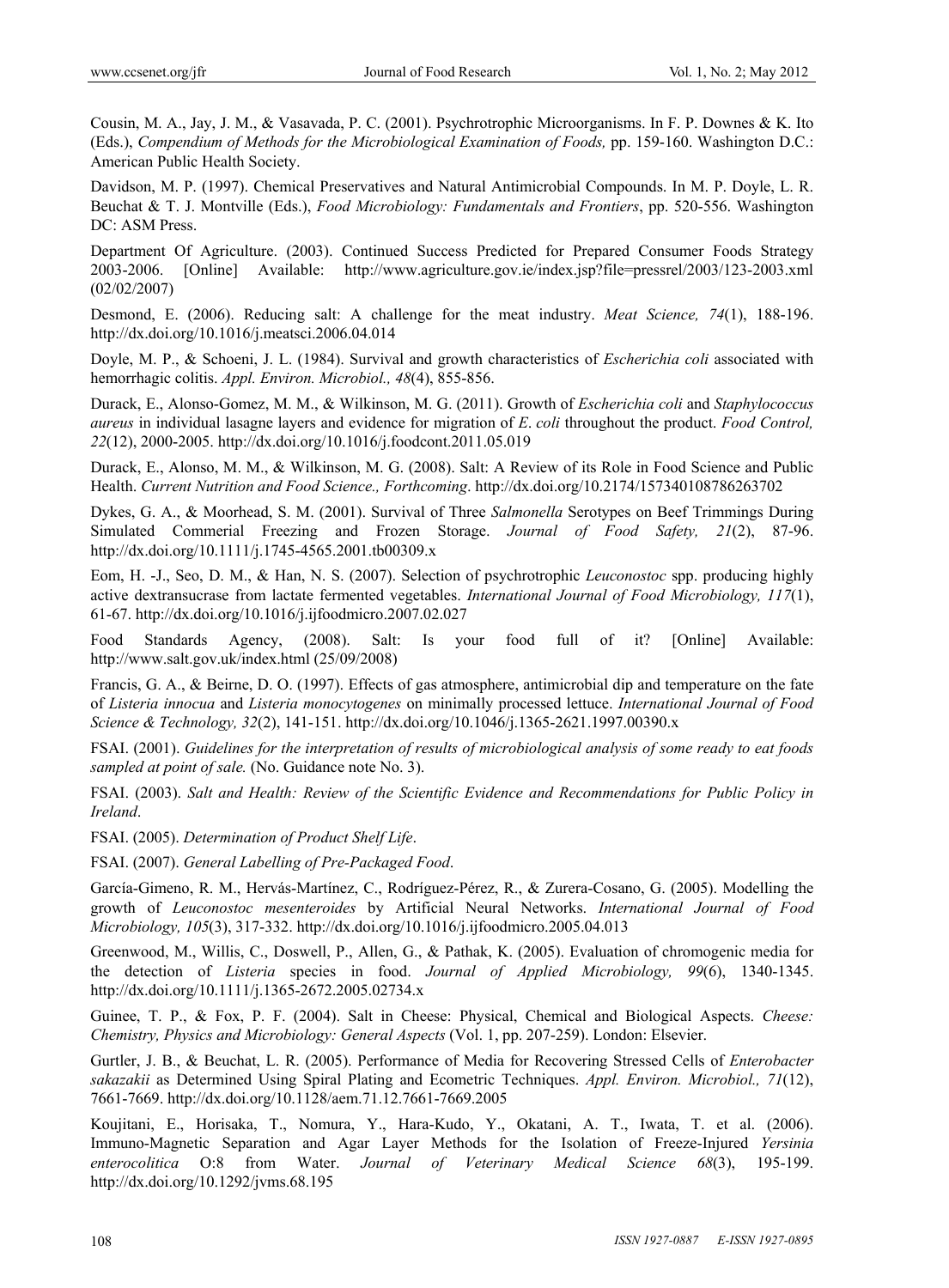Lancette, G. A., & Bennett, R. W. (2001). *Staphylococcus aureus* and Staphylococcal Enterotoxins. In F. P. Downes & K. Ito (Eds.), *Compendium of Methods for the Microbiological Examination of Foods*, p. 387. Washington D.C.: American Public Health Society.

Leistner, L. (2000). Basic Aspects of Food Preservation by Hurdle Technology. *International Journal of Food Microbiology, 55*, 181-186, doi:10.1016/S0168-1605(00)00161-6, http://dx.doi.org/10.1016/S0168-1605(00)00161-6

Leistner, L., & Gorris, L. (1995). Food Preservation by Hurdle Technology. *Trends in Food Science & Technology, 6*, 41-46. http://dx.doi.org/10.1016/S0924-2244(00)88941-4.

Lekroengsin, S., Keeratipibul, S., & Trakoonlerswilai, K. (2007). Contamination Profile of *Listeria* spp. in Three Types of Ready-to-Eat Chicken Meat Products. *Journal of Food Protection, 70*(1), 85-89.

Liu, F., Guo, Y. Z., & Li, Y. F. (2006). Interactions of microorganisms during natural spoilage of pork at 5 ºC. *Journal of Food Engineering, 72*(1), 24-29. http://dx.doi.org/10.1016/j.jfoodeng.2004.11.015

McAteer, N. J., Grant, I. R., Patterson, M. F., the late Stevenson, H. M., & Weatherup, C. S. T. (1995). Effect of irradiation and chilled storage on the microbiological and sensory quality of a ready meal. *International Journal of Food Science & Technology, 30*, 757-771. http://dx.doi.org/10.1111/j.1365-2621.1995.tb01423.x

Nissen, H., J. T. Rosnes, Brendehau, J. G., & Kleiberg, G. H. (2002). Safety evaluation of sous vide-processed ready meals. *Letters in Applied Microbiology, 35*(5), 433-438. http://dx.doi.org/10.1046/j.1472-765X.2002.01218.x

O'Leary, E., Gormley, T. R., Butler, F., & Shilton, N. (2000). The Effect of Freeze-chilling on the quality of ready-meal components. *Lebensmittel-Wissenschaft und-Technologie, 33*, 217-224. http://dx.doi.org/10.1006/fstl.2000.0645

Pucciarelli, A. B., & Benassi, F. O. (2005). Inactivation of *Salmonella enteritidis* on raw poultry using microwave heating. *Brazilian Archives of Biology and Technology, 48*(6), 939-946. http://dx.doi.org/10.1590/S1516-89132005000800010

Raccach, M., Bamiro, T., Clinch, J., Combs, G., Gierczynski, A., & Karam, R. (2002). Frozen storage of *Escherichia coli* O157: H7 in vegetable broth. *Food Control, 13*(6-7), 381-385. http://dx.doi.org/10.1016/S0956-7135(02)00008-7

Rajmohan, S., Dodd, C. E. R., & Waites, W., M. (2002). Enzymes from isolates of *Pseudomonas fluorescens*  involved in food spoilage. *Journal of Applied Microbiology, 93*, 205-213. http://dx.doi.org/10.1046/j.1365-2672.2002.01674.x

Redmond, G. A., Gormley, T. R., & Butler, F. (2005). Effect of short and long term frozen storage with MAP on the quality of freeze-chilled lasagne. *Lebensmittel-Wissenschaft und-Technologie, 38*(1), 81-87. http://dx.doi.org/10.1016/j.lwt.2004.03.012

Rosso, L., Bajard, S., Flandrois, J. P., Lahellec, C., Fournaud, J., & Veit, P. (1996). Differential growth of *Listeria monocytogenes* at 4 and 8 degrees C: Consequences for the shelf life of chilled products. *Journal of Food Protection, 59*(9), 944-949.

Scientific Advisory Committee on Nutrition. (2003). Salt and Health. [Online] Available: http://www.sacn.gov.uk/pdfs/sacn\_salt\_final.pdf (24/07/2007)

Swanson, K. M. J., Petran, R. L., & Hanlin, J. H. (2001). Culture Methods for Enumeration of Microorganisms. In F. P. Downes & K. Ito (Eds.), *Compendium of Methods for the Microbiological Examination of Foods* (pp. 56). Washington D.C.: American Public Health Society.

Uljas, H. E., & Ingham, S. C. (1999). Combinations of intervention treatments resulting in 5-log(10)-unit reductions in numbers of *Escherichia coli* O157 : H7 and *Salmonella typhimurium* DT104 organisms in apple cider. *Applied and Environmental Microbiology, 65*(5), 1924-1929.

Warseck, M., Ray, B., & Speck, M. L. (1973). Repair and Enumeration of Injured Coliforms in Frozen Foods. *Appl. Environ. Microbiol., 26*(6), 919-924.

Woo, I.-S., Rhee, I.-K., & Park, H.-D. (2000). Differential Damage in Bacterial Cells by Microwave Radiation on the Basis of Cell Wall Structure. *Appl Environ Microbiol, 66*(5), 2243-2247. http://dx.doi.org/10.1128/AEM.66.5.2243-2247.2000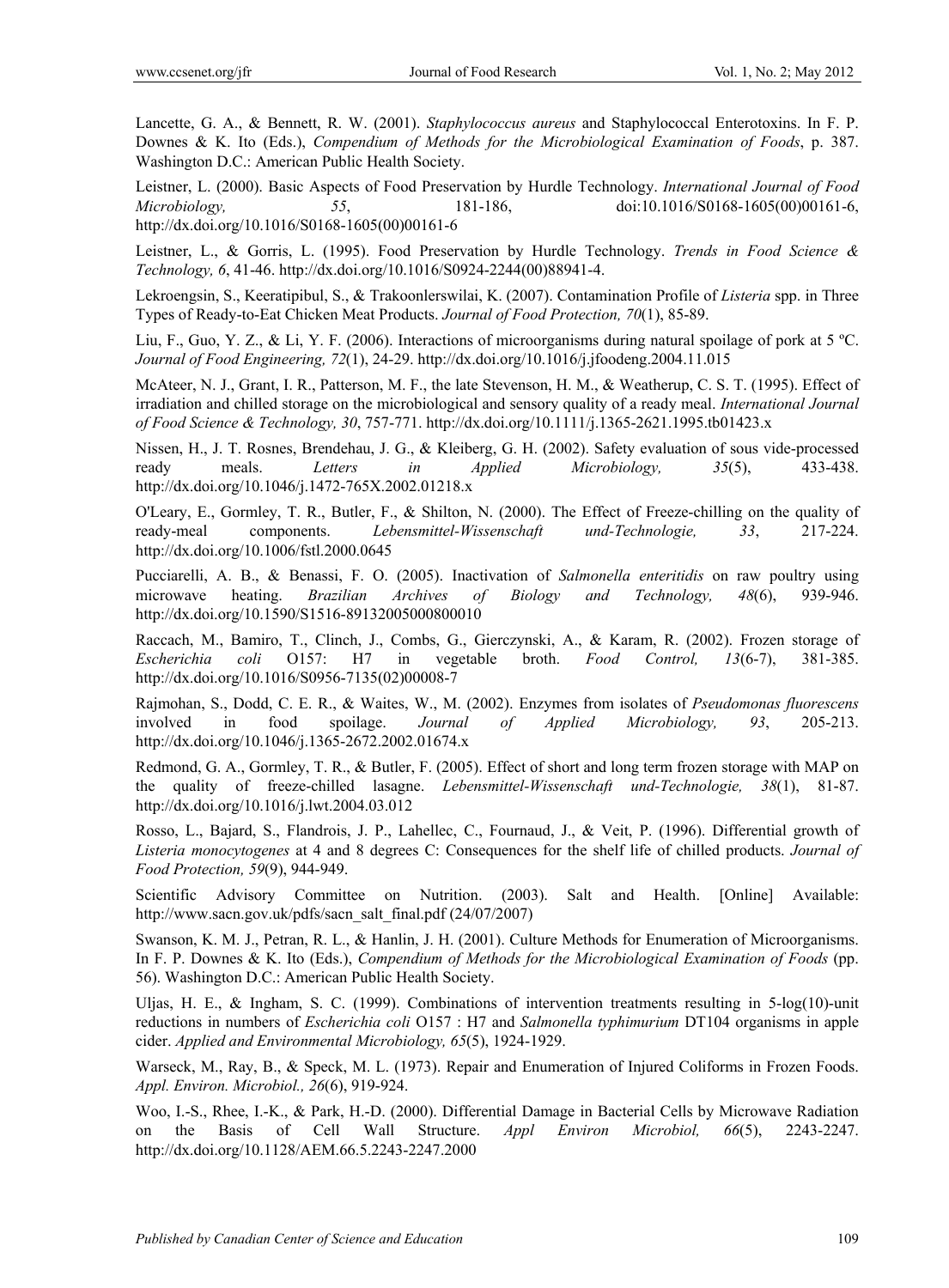Worsfold, D., & Griffith, C. (1997). Food Safety Behaviour in the home. *British Food Journal, 99/3*, 97-104. http://dx.doi.org/10.1108/00070709710168932

Table 1. Salt content, pH, a<sub>w</sub> and moisture content of commercial regular salt and experimental low salt chilli con carne, chicken curry and lasagne. Values are means ±standard deviations

|                     | Salt Content $(\% )$ |                      | pH   |         | Moisture     |               | Water Activity      |               |                     |
|---------------------|----------------------|----------------------|------|---------|--------------|---------------|---------------------|---------------|---------------------|
|                     | Regular              | Low<br>salt          |      | Regular | Low salt     | Regular       | Low salt            | Regular       | Low salt            |
| Chilli Con<br>Carne | $0.66 \pm$<br>0.06   | $0.20 \pm 1$<br>0.01 | 5.46 | 0.03    | 5.30<br>0.02 | 79.62<br>1.28 | 76.22<br>$\pm 1.27$ | 0.992<br>0.00 | $0.996 \pm$<br>0.00 |
| Chicken<br>Curry    | $1.13 \pm$<br>0.15   | $0.47 \pm$<br>0.02   | 5.84 | 0.02    | 5.49<br>0.03 | 74.54<br>0.30 | 78.01<br>$\pm 0.42$ | 0.990<br>0.00 | $0.996 \pm$<br>0.00 |
| Meat<br>Lasagne     | $1.01 \pm$<br>0.14   | $0.54 \pm$<br>0.02   | 5.58 | 0.09    | 5.37<br>0.09 | 84.60<br>0.15 | 66.09<br>$\pm 0.49$ | 0.984<br>0.00 | $0.977 \pm$<br>0.00 |





Figure 1. Total Mesophilic Aerobic Plate count in commercial regular salt chicken curry, chilli con carne, and lasagne meals when thawed over 24 hours at ambient temperature and 4°C. Values are means ± standard deviations



Figure 2. Total Staphylococci count in commercial regular salt chilli con carne meals when thawed over 24 hours at ambient temperature and  $4^{\circ}$ C storage. Values are means  $\pm$  standard deviations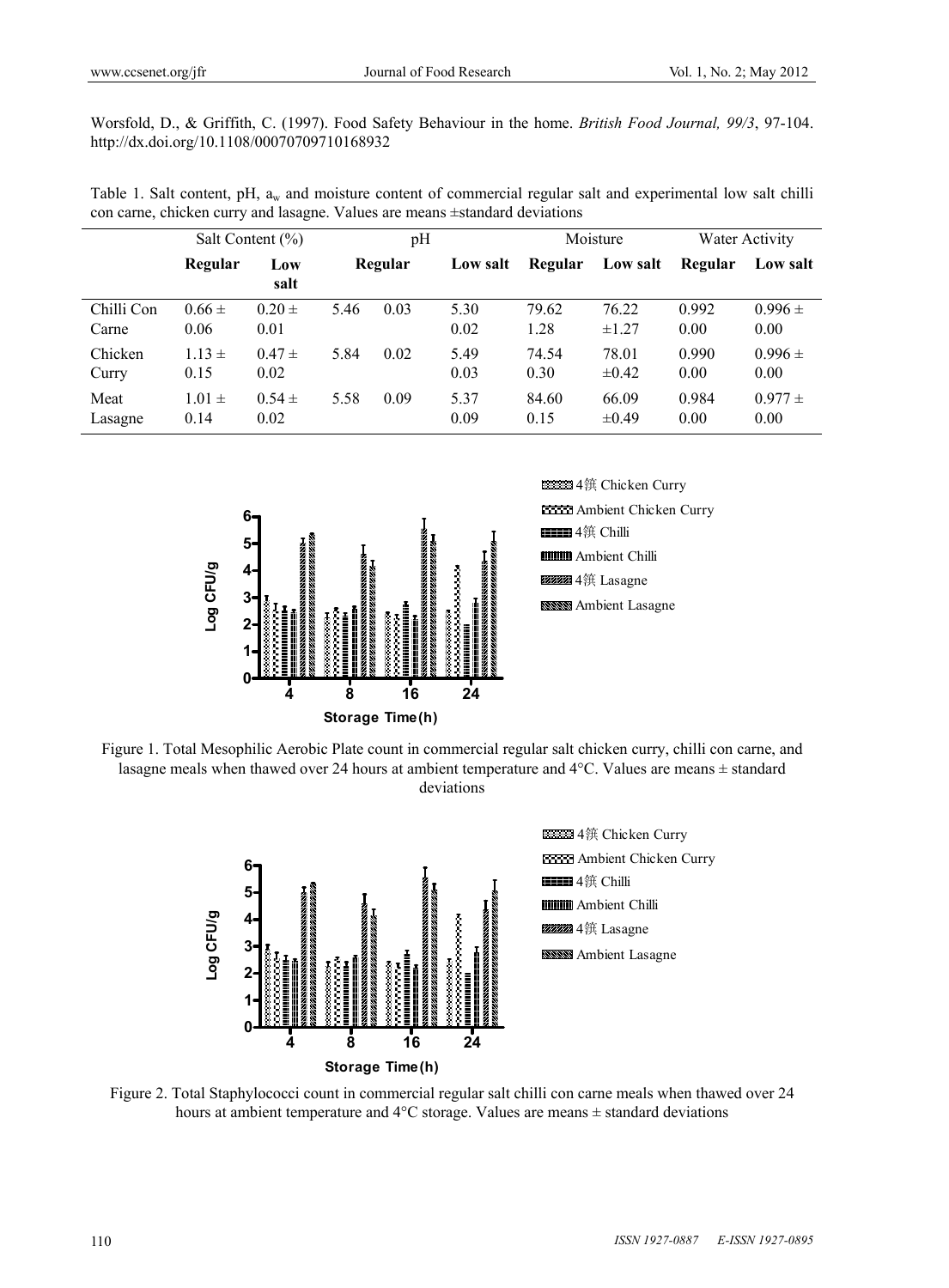

Figure 3. Total Mesophilic Aerobic Plate count in commercial regular salt (\_\_) and experimental low salt (-----) (a) Chicken Curry (b) Chilli Con Carne and (c) Lasagne meals stored over 8 days at various temperatures; 4°C storage (• regular and ○low salt ), 10°C (■ regular and □ low salt) or ambient temperature(▲regular and △ low salt). Values are means  $\pm$  standard deviations